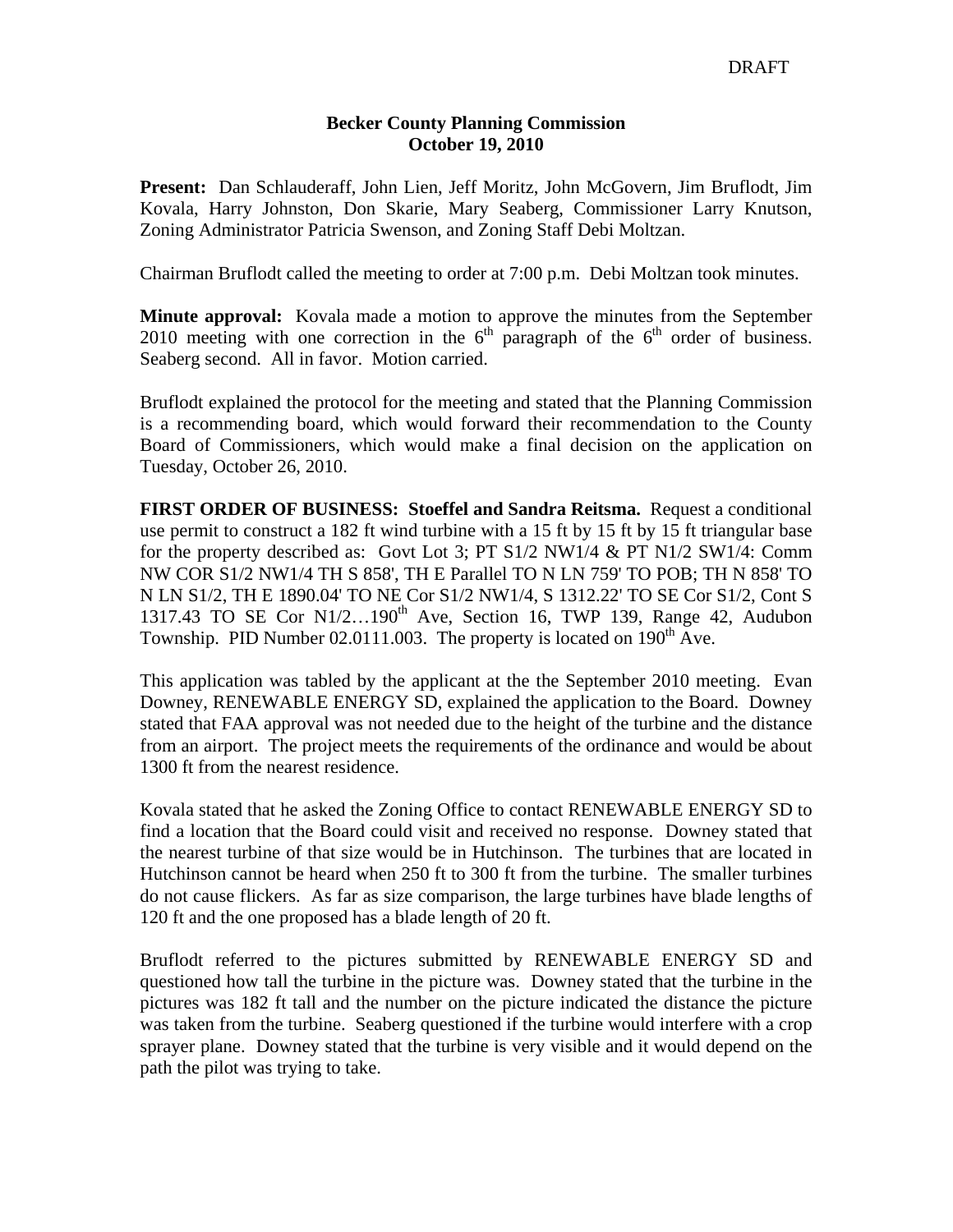Speaking in opposition to the application was Cindy and Shawn Gray, who were concerned about the noise, appearance, interference with wildlife and wanted an expert to testify and explain the turbines. The Gray's have done extensive research on the internet and have found several articles regarding lawsuits in other states due to the noise. The Gray's further stated that RENEWABLE ENERGY SD did not contact them to explain anything to them or show them where the proposed location of the turbine would be.

The Board, the Gray's and Downey reviewed an aerial map and determined that the Gray's would be about a mile from the proposed location of the turbine. Lien questioned if the studies were of 1 turbine, a turbine farm and what size of turbine. The Gray's stated that they did not know. The Gray's further stated that they did not know what the impact would be on the surrounding area.

Jerry Lunde, as an Audubon Township Official, stated that as long as the turbine met Federal, State and County regulations, the township had no problem with the turbine request. Jerry Lunde, as a personal citizen, stated that he had no problem with the turbine proposal. Lunde stated that he is probably the closest neighbor to the project.

Knutson asked Lunde if he was concerned about the noise. Lunde stated that he has stopped at some of the wind farms in North Dakota and could not hear the turbines. Lunde stated that he has more trouble with the train noise, the turbine noise did not concern him.

Downey stated that the internet has many bad articles on turbines, but most of them are directed to the large industrial wind farms.

Written correspondence was received from Jerry Lunde, Audubon TWP and personal citizen. At this time, testimony was closed and further discussion was held.

Knutson and Moritz stated that they both had visited the turbines in Moohead and could not hear the turbines. They had also talked to three people who lived close to the turbines, which did not have problems with the noise. These turbines are larger than the one proposed.

Lien stated that this would be a conditional use permit and if there is a noise problem, the issue could be revisited. McGovern stated that, when cell towers were being introduced to the area, people felt that the towers would interfere with the birds and wildlife. This problem never developed and more and more towers have been requested. Johnston stated that he was trying to find a reason to vote against the turbine, but it meets the criteria of the ordinance and he can not find a reason to deny the request.

**Motion:** Lien made a motion to approve a conditional use permit to construct a 182 ft wind turbine with a 15 ft by 15 ft by 15 ft triangular base based on the fact that it meets the criteria of the Ordinance. McGovern second. All in favor. Motion carried.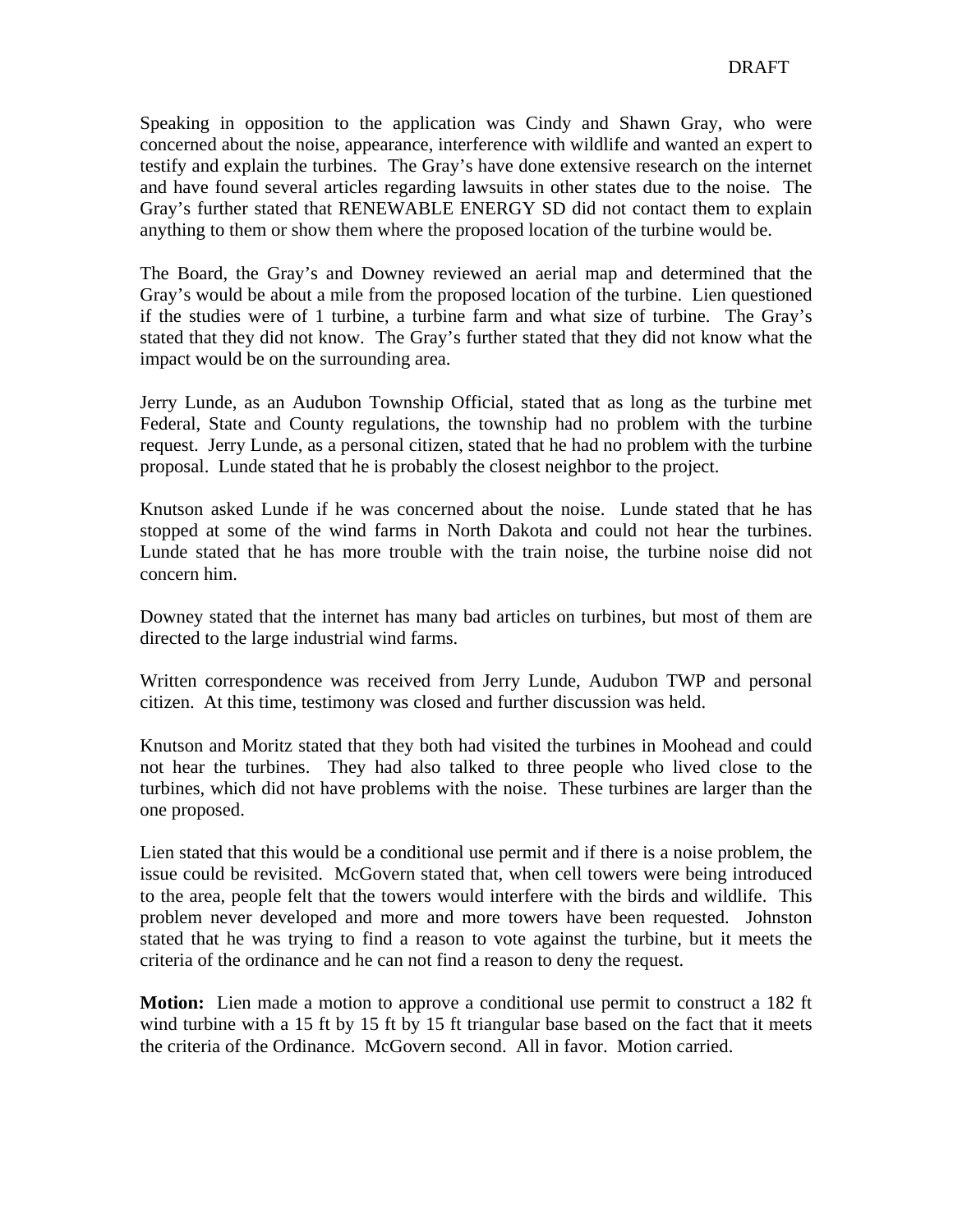**SECOND ORDER OF BUSINESS: Chris Pederson.** Request approval of a certificate of survey to subdivide 22.5 acres into 3 tracts (74200 sq ft, 43600 sq ft, 43900 sq ft) with a remainder tract of app. 18.8 acres. Also, request a change of zone from agricultural to residential for the three newly created tracts with the remainder tract to remain zoned as agricultural for the property described as: Govt Lots 8,9,10 & PT Govt Lot 7 E OF LN: Comm NW COR Lot 76 Trade Winds BCH, NE 2.63', W 370.06', SW 113.68' TO POB; NE 256.27' TO Leaf LK & Term. (Tracts A-1, A-2, A-3), Section 06, TWP 138, Range 42, Lake Eunice Township. PID Number 17.0070.000. The property is located on Leaf Lake at 17607 Co Hwy 6.

Pederson and Scott Walz, surveyor, explained the application to the Board. There are currently three parcels involved and they would like to subdivided them to make three single family lots and the remanent tract would remain with the two islands. There are four people involved with this project and each one would have their own lot. The lots meet the criteria of the Zoning Ordinance.

Jeff Stevenson stated that he was not sure where the land was located , but wanted to be notified if a bridge was going to be built.

Bruflodt stated that a bridge would be a DNR issue and he could contact the DNR.

There was no written correspondence either for or against the application. At this time, testimony was closed and further discussion was held.

Seaberg and Lien agreed that the request meets the criteria of the ordinance.

**Motion:** Kovala made a motion to approve a certificate of survey for three (3) tracts (74200 sq ft, 43600 sq ft, 43900 sq ft) with a remnant tract of app. 18.8 acres and approve a change of zone from agricultural to residential for the three (3) tracts of land with the remenant tract remaining agricultural based on the fact that the request meets the criteria of the Zoning Ordinance. Johnston second. All in favor. Motion carried.

**THIRD ORDER OF BUSINESS: James and Tammy Christensen.** Request a conditional use permit to operate a year round bed and breakfast out of an existing 5000 square foot home for the property described as: PT Lot 1 Blk1: Comm Sly COR Lot 1, NE 200' To POB; Nely AL RD 476.44', N 6.55', W 577.41' To Pickerel LK, Swly AL LK 162.54', SE 363.68' TO POB. Tract B., Section 15, TWP 139, Range 40, Erie Township. :PID Number 10.0693.100. The property is located on Pickeral Lake at 32900 Carlson Drive.

The Christensen's explained the application to the Board. They would like to open their house to guests 4 to 5 nights a month. They realize their property is in a special quiet area of the lake and want to keep that setting.

Skarie asked if they plan to dock boats. Christensen's stated that they do not want a resort and they do not want guests all the time.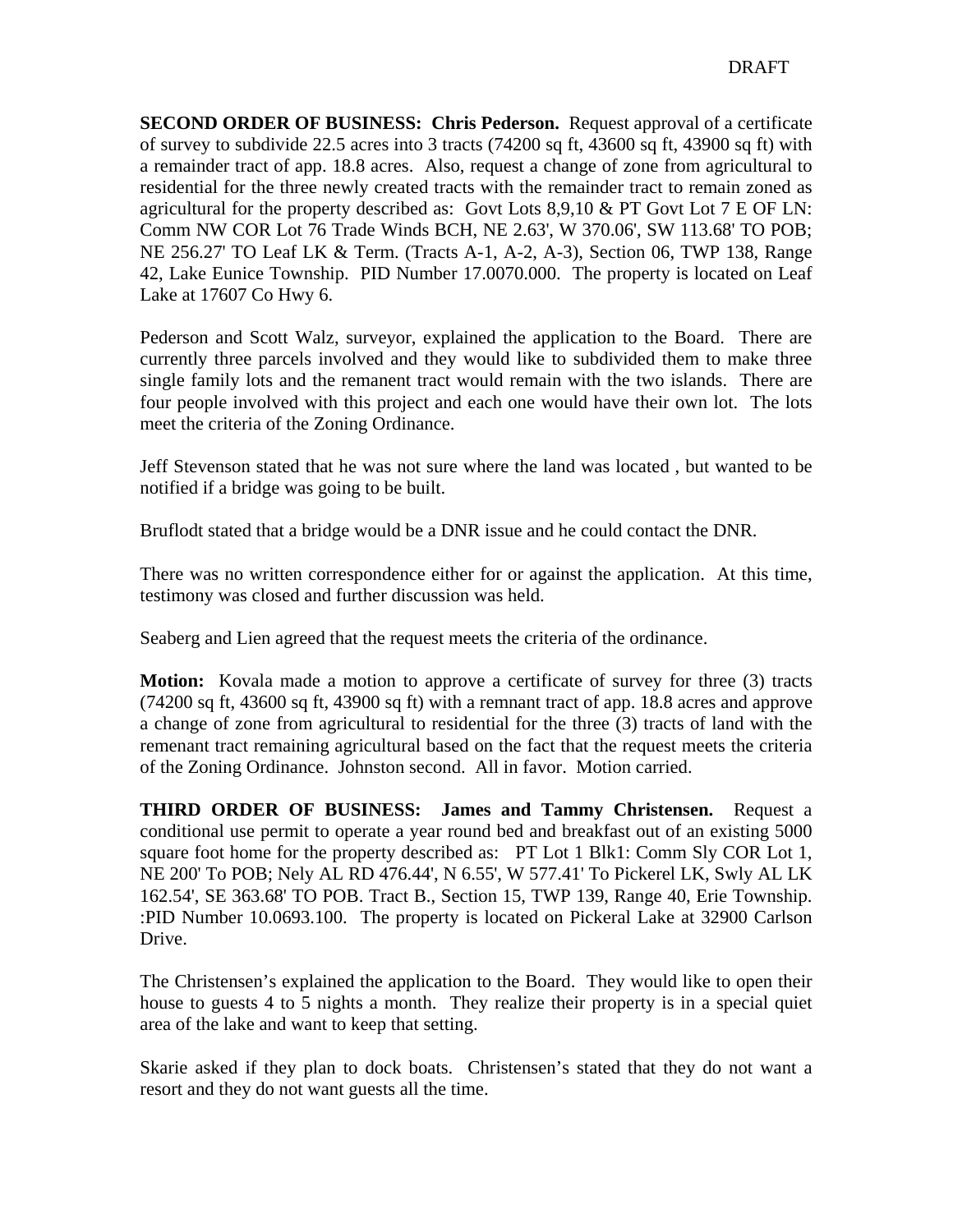No one spoke in favor of the application. No one spoke against the application. There was no written correspondence either for or against the application. At this time, testimony was closed and further discussion was held.

Kovala stated that no one would be able to see the traffic going in or out of this property. Christensen stated that they had three neighbors stop in to see what they were doing and were in favor of their request.

Lien felt that this was an excellent location for this type of operation and that the Christensen's were conciensious of the slope by building a stairway.

**Motion:** Lien made a motion to approve a conditional use permit for a year round bed and breakfast based on the fact that the use would not be detrimental to the surrounding area. Mortiz second. All in favor. Motion carried.

**FOURTH ORDER OF BUSINESS: Mark Bryan.** Request a conditional use permit to replace a failing retaining wall located in the shore impact zone for the property described as: Lot 3 Haugen Beach, Section 30, TWP 138, Range 42, Lake Eunice Township. PID Number 17.0724.000. The property is located on Big Cormorant Lake at 16992 Haugen Beach Road.

Belinda Nickolason, Country Fields Landscaping, explained the application to the Board. There is an existing railroad tie wall that is failing and needs to be replaced.

Bruflodt told Nickolason that the Board does not like to see retaining walls within the shore impact zone, especially when the neighboring properties are natural and if this wall was allowed, the neighbors are going to want retaining walls. Nickolason stated that she did not see how the hill could be secured to prevent erosion without some type of product to hold the hill and wants to make it look more natural. Bryan bought the property this way and wants to fix the problem before it gets worse.

The Board further reviewed the plan with Nickolason. Discussion was held regarding the location and type of wall, water containment, water retention, a berm along the lake and relocation/removal of the storage shed.

Jeff Moritz stated that the Cormorant Lakes Watershed District met and had concerns with the project. CLWD would like to see the storage shed removed, run off from the house into French Drains and a berm along the shoreline. Moritz also stated that a permit would be required from CLWD. There was no written correspondence either for or against the application. At this time, testimony was closed and further discussion held.

Johnston stated that he would like to see something different than a retaining wall, but the hill needs to be protected and felt that the storage shed should be allowed to remain. Moritz felt that a berm should be installed to benefit the lake.